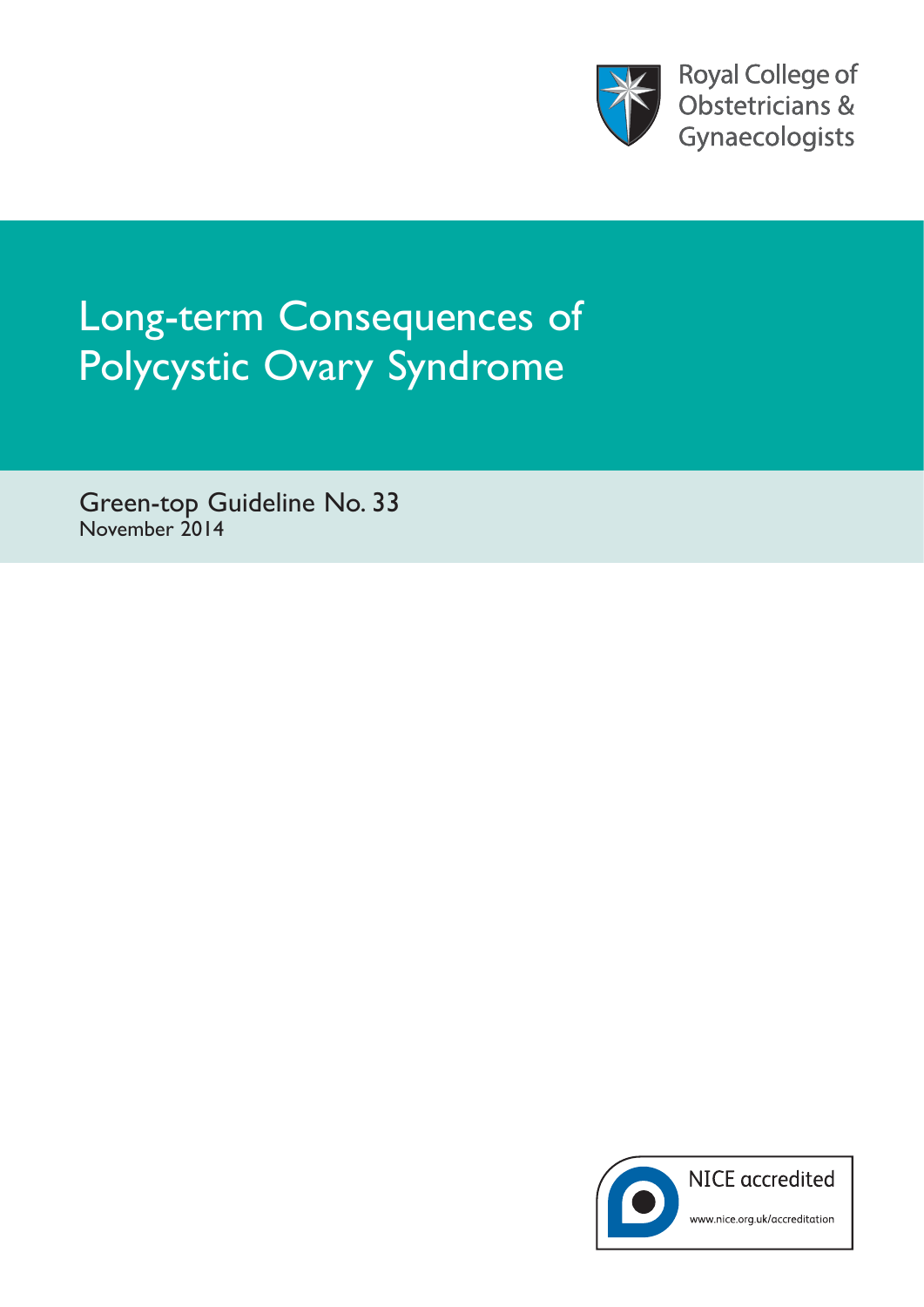# Long-term Consequences of Polycystic Ovary Syndrome

This is the third edition of this guideline, which was previously published under the same title in 2003 and 2007.

# **Executive summary of recommendations**

#### *Diagnosis*

How is polycystic ovary syndrome (PCOS) diagnosed?

**PCOS should be diagnosed according to the Rotterdam consensus criteria.**

#### *Counselling*

How should women with PCOS be counselled concerning the long-term implications of their condition and by whom?

**Women diagnosed with PCOS should be informed of the possible long-term risks to health that are associated with their condition by their healthcare professional.**

| ٧ |
|---|
|---|

 $\checkmark$ 

**D**

#### *Long-term consequences*

Metabolic consequences of PCOS

What is the risk of developing gestational diabetes in women with PCOS?

**Clinicians may consider offering screening for gestational diabetes to women who have been diagnosed as having PCOS before pregnancy. This should be performed at 24–28 weeks of gestation, with referral to a specialist obstetric diabetic service if abnormalities are detected.**

How should women with PCOS be screened for type II diabetes?

**Women presenting with PCOS who are overweight (body mass index [BMI] ≥ 25 kg/m2 ) and women with PCOS who are not overweight (BMI** < **25 kg/m2 ), but who have additional risk factors such as advanced age (**> **40 years), personal history of gestational diabetes or family history of type II diabetes, should have a 2-hour post 75 g oral glucose tolerance test performed.**

**In women with impaired fasting glucose (fasting plasma glucose level from 6.1 mmol/l to 6.9 mmol/l) or impaired glucose tolerance (plasma glucose of 7.8 mmol/l or more but less than 11.1 mmol/l after a 2-hour oral glucose tolerance test), an oral glucose tolerance test should be performed annually.**

What is the risk of developing sleep apnoea in women with PCOS?

**Women diagnosed with PCOS should be asked (or their partners asked) about snoring and daytime fatigue/somnolence, informed of the possible risk of sleep apnoea and offered investigation and treatment when necessary.**

What is the risk of developing cardiovascular disease (CVD) in women with PCOS?

**Clinicians need to be aware that conventional cardiovascular risk calculators have not been validated in women with PCOS.**

**All women with PCOS should be assessed for CVD risk by assessing individual CVD risk factors (obesity, lack of physical activity, cigarette smoking, family history of type II diabetes, dyslipidaemia, hypertension, impaired glucose tolerance, type II diabetes) at the time of initial diagnosis.**

**In clinical practice, hypertension should be treated; however, lipid-lowering treatment is not recommended routinely and should only be prescribed by a specialist.**



**B**

|--|

| ł<br>٧ |  |
|--------|--|

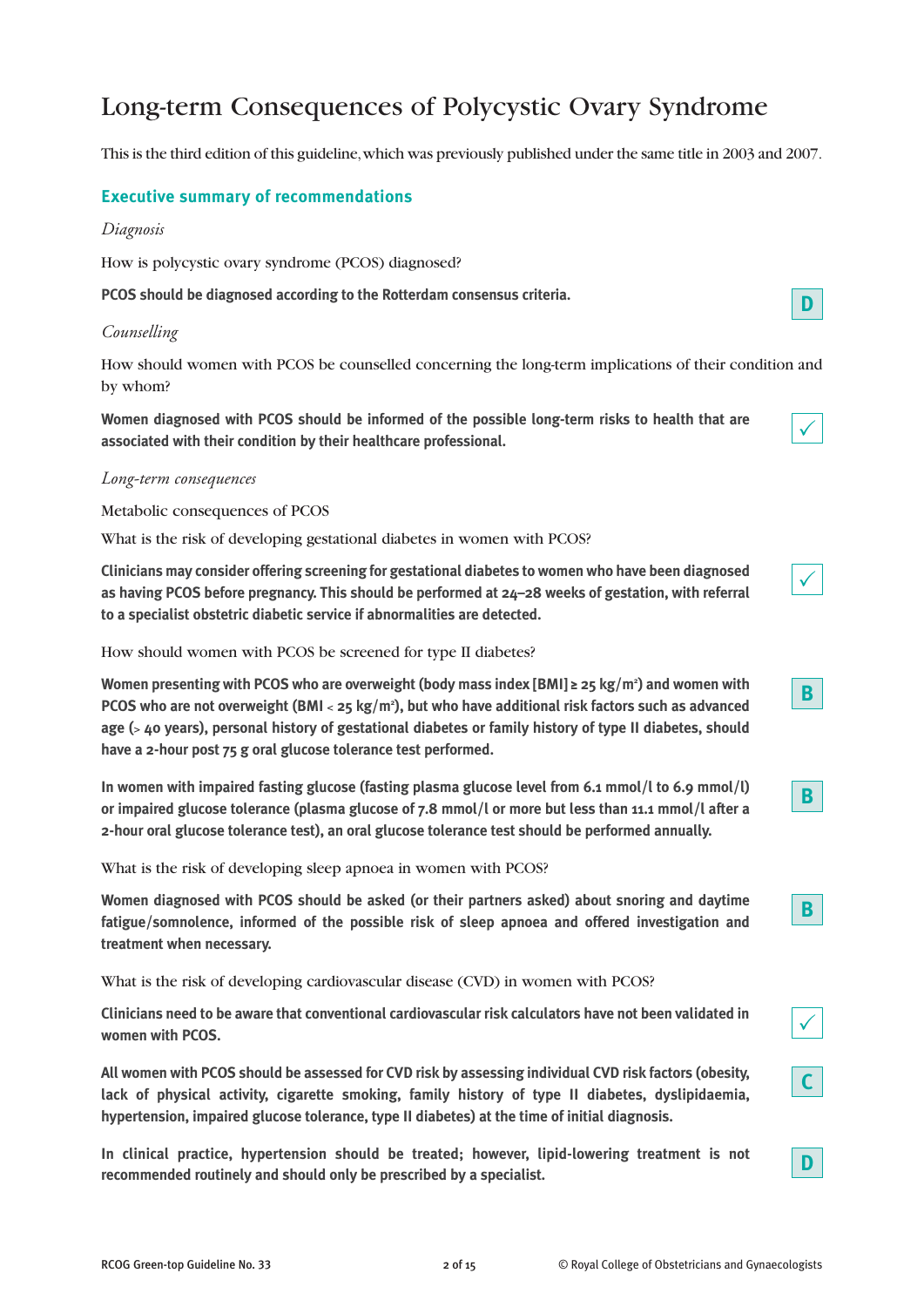What is the risk of having reduced health-related quality of life in women with PCOS?

**Psychological issues should be considered in all women with PCOS. Depression and/or anxiety should be routinely screened for and, if present, assessed. If a woman with PCOS is positive on screening, further assessment and appropriate counselling and intervention should be offered by a qualified professional.**

#### *Cancer and PCOS*

What are the risks of cancer in women with PCOS and how should these women be screened?

**Oligo- or amenorrhoea in women with PCOS may predispose to endometrial hyperplasia and later carcinoma. It is good practice to recommend treatment with gestogens to induce a withdrawal bleed at least every 3 to 4 months.**

**Transvaginal ultrasound should be considered in the absence of withdrawal bleeds or abnormal uterine bleeding. In PCOS, an endometrial thickness of less than 7 mm is unlikely to be hyperplasia.**

**A thickened endometrium or an endometrial polyp should prompt consideration of endometrial biopsy and/or hysteroscopy.**

**There does not appear to be an association with breast or ovarian cancer and no additional surveillance is required.**

# *Strategies for reduction of risk*

Exercise and weight control

How should women with PCOS be advised on lifestyle issues?

**It is recommended that lifestyle changes, including diet, exercise and weight loss, are initiated as the first line of treatment for women with PCOS for improvement of long-term outcomes and should precede and/or accompany pharmacological treatment.**

Is drug therapy appropriate for long-term management of women with PCOS?

**Insulin-sensitising agents have not been licensed in the UK for use in patients without diabetes. Although a body of evidence has accumulated demonstrating the safety of these drugs, there is currently no evidence that the use of insulin-sensitising agents confers any long-term benefit.**

**Use of weight reduction drugs may be helpful in reducing hyperandrogenaemia.**

Ovarian electrocautery

What is the prognosis following electrocautery?

**Ovarian electrocautery should be considered for selected anovulatory patients, especially those with a normal BMI, as an alternative to ovulation induction.**

Bariatric surgery

What is the prognosis following bariatric surgery?

**Bariatric surgery may be an option for morbidly obese women with PCOS (BMI of 40 kg/m2 or more or 35 kg/m2 or more with a high-risk obesity-related condition) if standard weight loss strategies have failed.**

**C**

**C**

**B**

**B**

**C**

 $\checkmark$ 

**C**

 $\checkmark$ 

**C**

**A**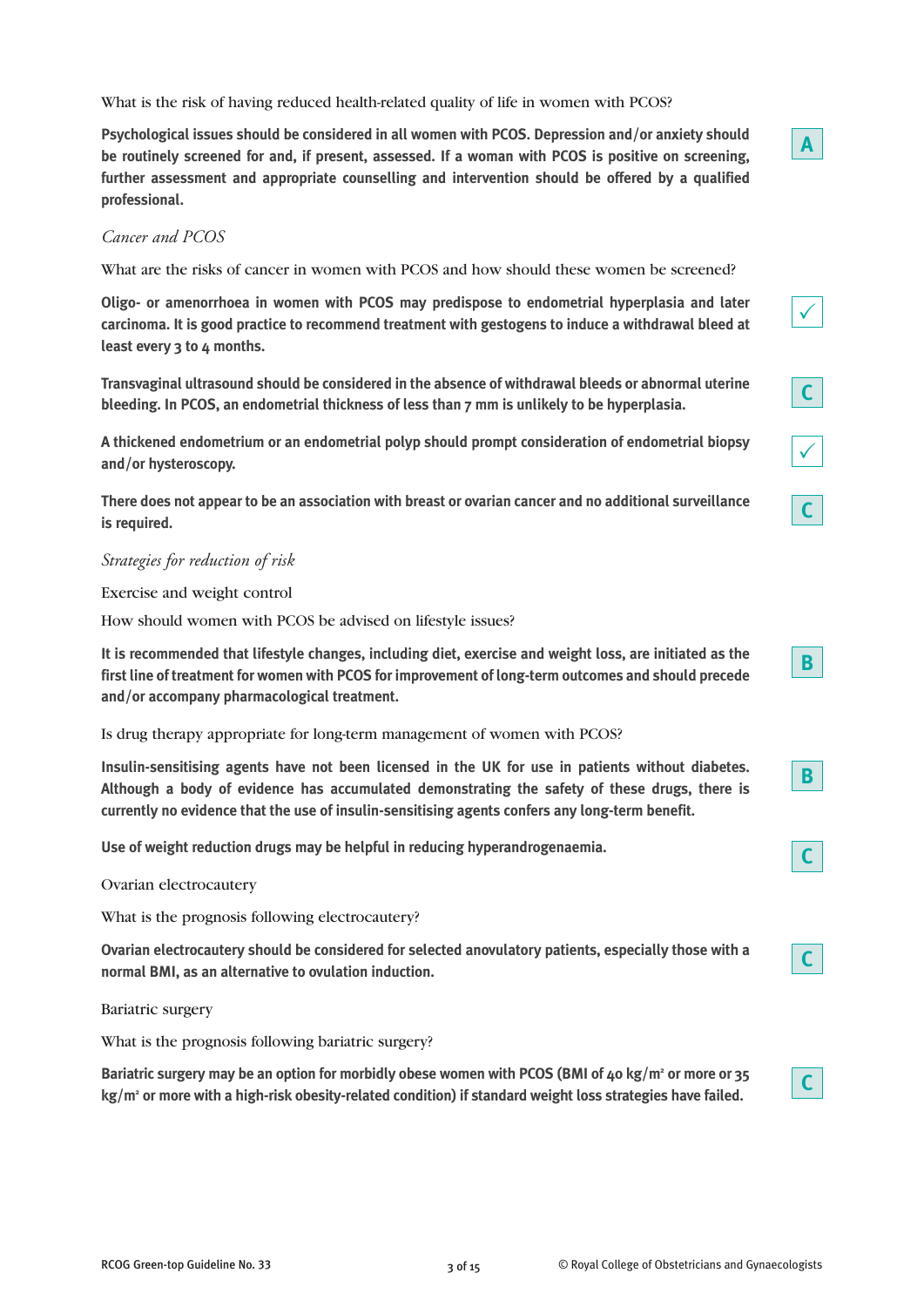#### **1. Purpose and scope**

This guideline aims to provide information, based on clinical evidence, to assist clinicians who manage women with polycystic ovary syndrome (PCOS) in advising these women about the long-term health consequences of the syndrome. The advice should be targeted to the individual and the presenting complaints. The delivery of the advice in this document to the patient will need to be done sensitively within the framework of the patient presentation that will differ for each individual. This guideline does not cover infertility associated with PCOS, which has been extensively reviewed elsewhere.<sup>1,2</sup>

# **2. Introduction and background epidemiology**

PCOS is a common disorder, often complicated by chronic anovulatory infertility and hyperandrogenism with the clinical manifestations of oligomenorrhoea, hirsutism and acne.<sup>3,4</sup> Many women with this condition are obese and have a higher prevalence of impaired glucose tolerance, type II diabetes and sleep apnoea than is observed in the general population.3 They exhibit an adverse cardiovascular risk profile, characteristic of the cardiometabolic syndrome as suggested by a higher reported incidence of hypertension, dyslipidaemia, visceral obesity, insulin resistance and hyperinsulinaemia.5,6 PCOS is frequently diagnosed by gynaecologists and it is therefore important that there is a good understanding of the long-term implications of the diagnosis in order to offer a holistic approach to the disorder.

PCOS is one of the most common endocrine disorders in women of reproductive age.<sup>7-9</sup> Because of differences in the diagnostic criteria employed, prevalence estimates vary widely, ranging from 2.2% to as high as 26%.<sup>9-14</sup> The prevalence of PCOS when diagnosed by the Rotterdam criteria was over twice that found when the National Institutes of Health (NIH) criteria were used to diagnose PCOS.<sup>14</sup>

The prevalence of PCOS may be different according to ethnic background. For example, compared to Caucasians, a higher prevalence is noted among women of south Asian origin, where it presents at a younger age and has more severe symptoms.15,16

# **3. Identification and assessment of evidence**

This guideline was developed in accordance with standard methodology for producing RCOG Green-top Guidelines. The Cochrane Library (including the Cochrane Database of Systematic Reviews and the Database of Abstracts of Reviews of Effects [DARE]), EMBASE, TRIP, MEDLINE and PubMed were searched for relevant randomised controlled trials (RCTs), systematic reviews and meta-analyses. The search was restricted to articles published between 2006 and August 2012. The databases were searched using the relevant Medical Subject Headings (MeSH) terms including all subheadings and this was combined with a keyword search. The MeSH heading search included 'polycystic ovary syndrome', 'metabolic', 'diabetes', 'cardiovascular' and 'cancer'. The search was limited to humans and the English language. The computer search was complemented by hand searching from original references and reviews. Where possible, recommendations are based on and explicitly linked to the evidence that supports them. Areas lacking evidence are highlighted and annotated as 'Good Practice Points'.

# **4. Diagnosis**

*4.1 How is PCOS diagnosed?*

**PCOS should be diagnosed according to the Rotterdam consensus criteria.**

The 1990 NIH preliminary consensus definition has now been replaced by a more recent definition by the Rotterdam European Society of Human Reproduction and Embryology (ESHRE)/American Society for Reproductive Medicine (ASRM)-Sponsored PCOS Consensus Workshop Group.17

Evidence level 4

**D**

The Rotterdam criteria<sup>17</sup> have suggested a broader definition for PCOS, with two out of three of the following criteria being diagnostic of the condition:

1. polycystic ovaries (either 12 or more follicles or increased ovarian volume [> 10 cm3 ])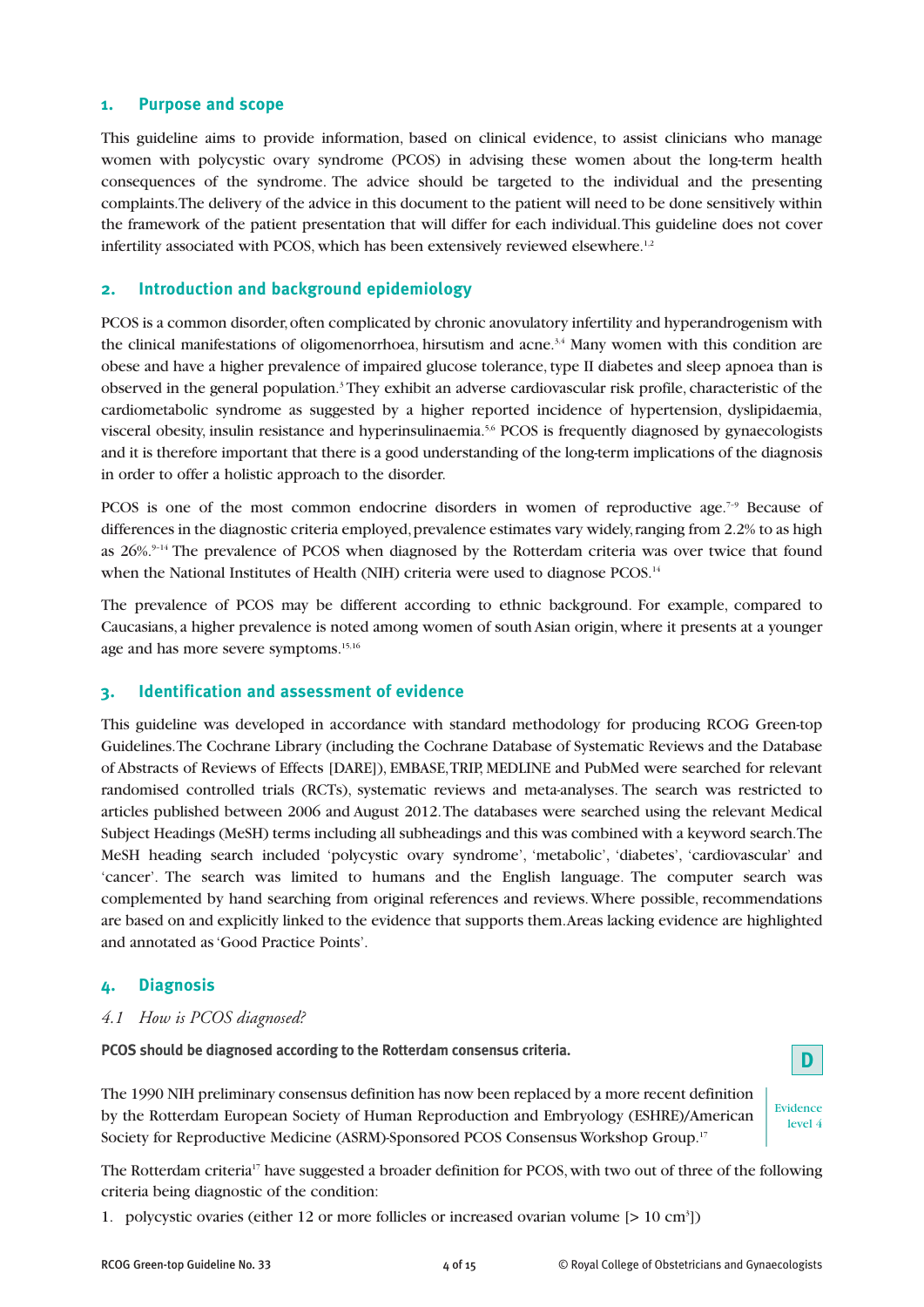- 2. oligo-ovulation or anovulation
- 3. clinical and/or biochemical signs of hyperandrogenism.

It should be noted that the diagnosis of PCOS can only be made when other aetiologies for irregular cycles, such as thyroid dysfunction, acromegaly or hyperprolactinaemia, have been excluded if there is clinical suspicion. Women with non-Caucasian ethnicity might need different criteria to diagnose PCOS.<sup>18</sup>

Clinical features of hyperandrogenism include hirsutism characterised by excess facial and body hair and midline hair growth. Although free and total testosterone is used in the diagnosis of PCOS, the recommended baseline biochemical test for hyperandrogenism is free androgen index (total testosterone divided by sex hormone binding globulin [SHBG]  $\times$  100).<sup>19</sup> If there are signs of virilisation (e.g. deep voice, reduced breast size, increased muscle bulk, clitoral hypertrophy), rapidly progressing hirsutism (less than 1 year between hirsutism being noticed and seeking medical advice) or high total testosterone levels (greater than 5 nmol/l or more than twice the upper limit of normal reference range), androgen-secreting tumours and late-onset/nonclassical congenital adrenal hyperplasia (CAH) should be excluded. 17-hydroxyprogesterone should be measured in the follicular phase and will be raised in CAH. However, it is possible to have CAH without the testosterone being greater than 5 nmol/l, particularly if the woman is heterozygous for this condition. Hence measurement of 17-hydroxyprogesterone should be considered if there is a high index of suspicion, for example, specific groups such as Ashkenazi Jews or those with a family history of CAH, since the management of CAH is different than that of PCOS. If 17 hydroxyprogesterone is borderline, it will have to be confirmed by an ACTH stimulation test to diagnose CAH. If there is a clinical suspicion of Cushing's syndrome or acromegaly, this should be investigated as per local practice.<sup>20</sup> Reference ranges for different methods and different laboratories vary widely; clinical decisions should be guided by the reference ranges of the local laboratory and the androgens should preferably be measured using tandem mass spectrometry.<sup>17,21,22</sup>

# **5. Counselling**

# *5.1 How should women with PCOS be counselled concerning the long-term implications of their condition and by whom?*

**Women diagnosed with PCOS should be informed of the possible long-term risks to health that are associated with their condition by their healthcare professional.**

Women should be made aware of the long-term implications (as discussed in other sections) of their condition, including their cardiovascular risk, by their healthcare professional, in a way that is tailored to their individual circumstances. Women should be made aware of the positive effect of lifestyle modification, including weight loss, for improving their symptoms, especially those who are overweight or obese.<sup>23</sup>

Women should be counselled that there is no strong evidence that PCOS by itself can cause weight gain or that having PCOS makes weight loss difficult or impossible. Many patients find great benefit from support groups (**e.g. http://www.verity-pcos.org.uk**) and details of these, and sources of information, should be provided.<sup>24</sup>

# **6. Long-term consequences**

#### *6.1 Metabolic consequences of PCOS*

#### 6.1.1 What is the risk of developing gestational diabetes in women with PCOS?

**Clinicians may consider offering screening for gestational diabetes to women who have been diagnosed as having PCOS before pregnancy. This should be performed at 24–28 weeks of gestation, with referral to a specialist obstetric diabetic service if abnormalities are detected.**

Evidence level 2+

Evidence level 1+

Evidence level 4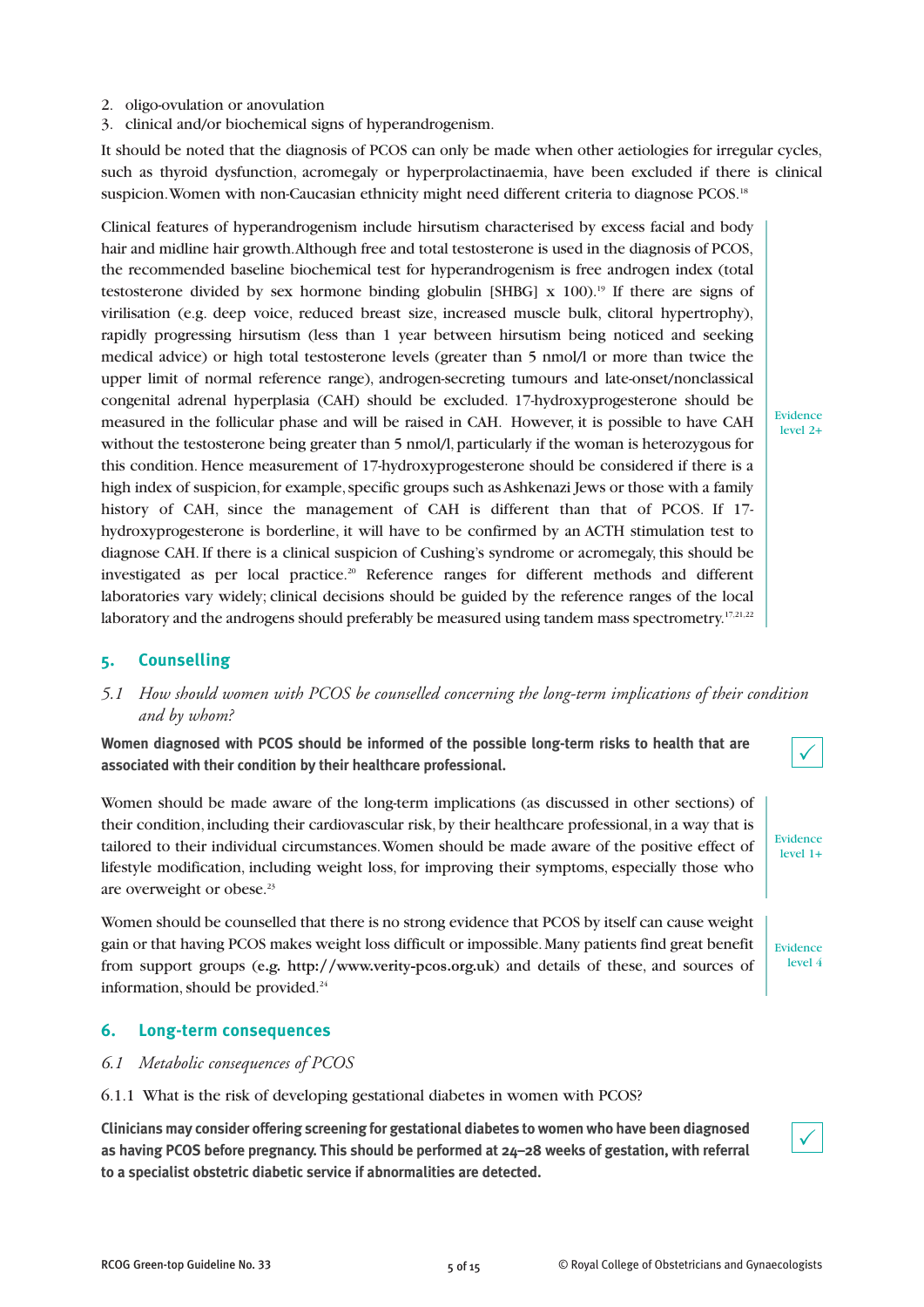The prevalence of gestational diabetes mellitus is twice as high among women with PCOS compared to control women.<sup>25</sup> Clinicians may consider offering a 2-hour post 75 g oral glucose tolerance test to all pregnant women with PCOS, similar as for screening in women with any other risk factors for gestational diabetes. The diagnosis and treatment of gestational diabetes is discussed in RCOG Scientific Impact Paper No. 23 in detail.<sup>26</sup>

#### 6.1.2 How should women with PCOS be screened for type II diabetes?

**Women presenting with PCOS who are overweight (body mass index [BMI] ≥ 25 kg/m2 ) and women with PCOS who are not overweight (BMI** < **25 kg/m2 ), but who have additional risk factors such as advanced age (**> **40 years), personal history of gestational diabetes or family history of type II diabetes, should have a 2-hour post 75 g oral glucose tolerance test performed.**

**In women with impaired fasting glucose (fasting plasma glucose level from 6.1 mmol/l to 6.9 mmol/l) or impaired glucose tolerance (plasma glucose of 7.8 mmol/l or more but less than 11.1 mmol/l after a 2-hour oral glucose tolerance test), an oral glucose tolerance test should be performed annually.**

Insulin resistance is present in around  $65-80%$  of women with PCOS, independent of obesity, $27$  and is further exacerbated by excess weight.<sup>28</sup> Insulin resistance has been shown to worsen reproductive and metabolic features, type II diabetes and cardiovascular disease (CVD) risk in PCOS.<sup>29</sup> The highest incidence of metabolic abnormalities is seen in women with marked hyperandrogenism and anovulation.<sup>6</sup>

There is an increased risk of impaired glucose tolerance and type II diabetes in PCOS independent of obesity.30 Earlier onset hyperglycaemia and rapid progression to type II diabetes is also reported in PCOS.<sup>31</sup> PCOS is classified as a nonmodifiable risk factor for type II diabetes.<sup>32</sup> Furthermore, type II diabetes is a major CVD risk factor and lifestyle therapy has been shown to prevent or delay progression to type II diabetes. Hence early screening and identification in this high-risk group of women with PCOS is important. Women of non-Caucasian ethnicity (particularly south Asian women) should have an oral glucose tolerance test regardless of their BMI, in view of their propensity towards higher insulin resistance.33

Fasting blood glucose level alone has been shown to be inaccurate and results in underdiagnosis of type II diabetes in PCOS.<sup>34</sup> Use of an HbA1c of 6.5% or greater has been proposed for diagnosis of diabetes. However, caution should be exercised as patients with type II diabetes may be missed $34$ and the utilisation of HbA1c for the diagnosis of diabetes in PCOS warrants better definition. Hence an oral glucose tolerance test is considered to be appropriate for screening women with PCOS for diabetes. However, it would be reasonable to carry out HbA1c measurements where women are unwilling to have oral glucose tolerance tests or where the resources are not readily available.

#### *6.2 What is the risk of developing sleep apnoea in women with PCOS?*

**Women diagnosed with PCOS should be asked (or their partners asked) about snoring and daytime fatigue/somnolence, informed of the possible risk of sleep apnoea and offered investigation and treatment when necessary.**

The prevalence of obstructive sleep apnoea is increased in obese women with PCOS. Androgen levels and insulin resistance are positively associated with obstructive sleep apnoea in PCOS.35–38 Obstructive sleep apnoea contributes to insulin resistance in PCOS and continuous positive airway pressure (CPAP) therapy improves insulin sensitivity in affected women.39

# *6.3 What is the risk of developing cardiovascular disease (CVD) in women with PCOS?*

**Clinicians need to be aware that conventional cardiovascular risk calculators have not been validated in women with PCOS.**

Evidence level 4



Evidence level 2+

Evidence level 2++

Evidence level 2+



Evidence level 2++

 $\checkmark$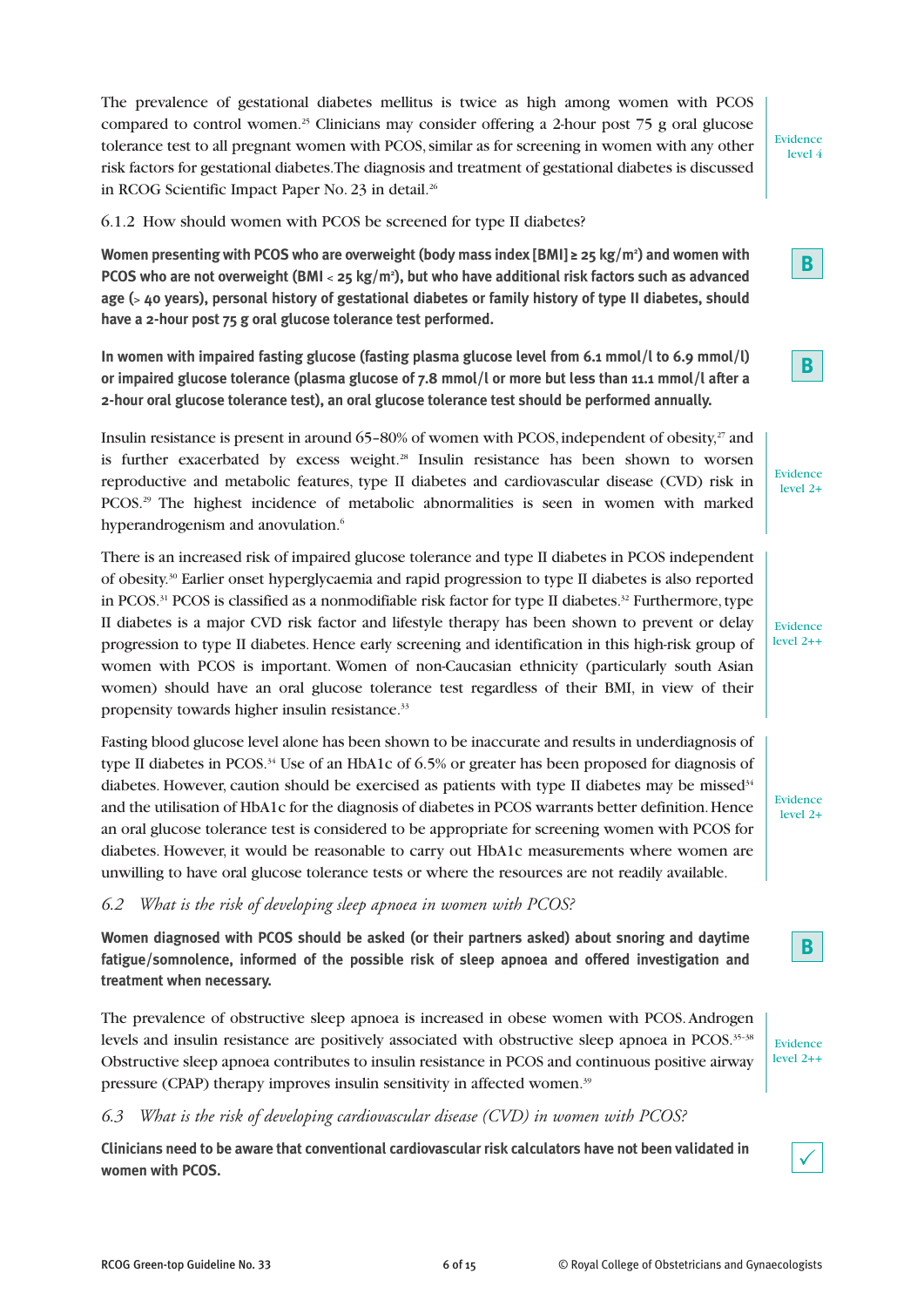**All women with PCOS should be assessed for CVD risk by assessing individual CVD risk factors (obesity, lack of physical activity, cigarette smoking, family history of type II diabetes, dyslipidaemia, hypertension, impaired glucose tolerance, type II diabetes) at the time of initial diagnosis.**

**In clinical practice, hypertension should be treated; however, lipid-lowering treatment is not recommended routinely and should only be prescribed by a specialist.**

CVD remains one of the leading causes of death in women. In women with PCOS, novel CVD risk  $factors^{40-42}$  and early onset cardiovascular dysfunction (endothelial dysfunction, arterial stiffness, plaques and coronary artery calcification)5,43 have been noted and are related to insulin resistance and obesity. High androgens and low SHBG have also been linked to increased CVD risk in both pre- and postmenopausal women.44 A subset of the Women's Ischemia Syndrome Evaluation (WISE) study confirmed increased cardiovascular events and deaths in postmenopausal women with PCOS.<sup>42</sup>

While it seems prudent to assess the cardiovascular risk factors of a woman with PCOS, including measurement of blood pressure, cholesterol, triglycerides and high-density lipoprotein cholesterol, it should be acknowledged that the conventional cardiovascular risk calculators have not been validated in this group of women. Differences between PCOS and control women exist in several CVD risk factors that are more profound in obese women with PCOS.<sup>45</sup>

Since lifetime risk for CVD is higher in women with  $PCOS^{40-42}$  and mostly preventable, all women with PCOS should be assessed for CVD risk by assessing individual CVD risk factors (obesity, lack of physical activity, cigarette smoking, family history of type II diabetes, dyslipidaemia, hypertension, impaired glucose tolerance, type II diabetes) at baseline and treated accordingly. At the time of initial diagnosis, women with PCOS should be assessed for obesity with BMI and waist circumference.

Blood pressure should be checked at the time of initial diagnosis and during oral contraceptive therapy. In clinical practice, hypertension should be treated according to the Joint British Societies' guidelines<sup> $46$ </sup> which suggest that persistent blood pressures greater than or equal to  $140$  mmHg systolic and/or 90 mmHg diastolic, not responding to lifestyle measures, need to be considered for drug therapy (patients with diabetes or other high-risk factors with blood pressure greater than 130 mmHg systolic and/or 80 mmHg diastolic may require drug therapy). Women with hypertension who need to start oral contraceptive therapy should be counselled regarding its risks and benefits and should be monitored and treated as per the Joint British Societies' guidelines.<sup>46</sup>

There is emerging evidence that statins improve hyperandrogenaemia and the metabolic profile in women with PCOS.<sup>47,48</sup> However, lipid-lowering treatment is not recommended for treating hyperandrogenaemia and should only be prescribed by a specialist.

#### *6.4 What is the risk of having reduced health-related quality of life in women with PCOS?*

**Psychological issues should be considered in all women with PCOS. Depression and/or anxiety should be routinely screened for and, if present, assessed. If a woman with PCOS is positive on screening, further assessment and appropriate counselling and intervention should be offered by a qualified professional.**

Women with PCOS are at an increased risk of psychological and behavioural disorders as well as reduced quality of life (QoL).<sup>49-51</sup> It has been shown that PCOS has a significant detrimental effect on QoL compared with controls and weight issues were most likely to affect QoL in women with PCOS.41 Women with PCOS are at a higher risk of developing psychological difficulties (such as depression and/or anxiety), eating disorders and sexual and relationship dysfunction.<sup>51</sup>

Psychological issues, especially depression, should be screened for according to National Institute for Health and Care Excellence guidelines: 52,53

Evidence level 1+

Evidence level 4

Evidence levels 1+ and 4

**A**

Evidence level 2++

**C**

**D**

Evidence level 1–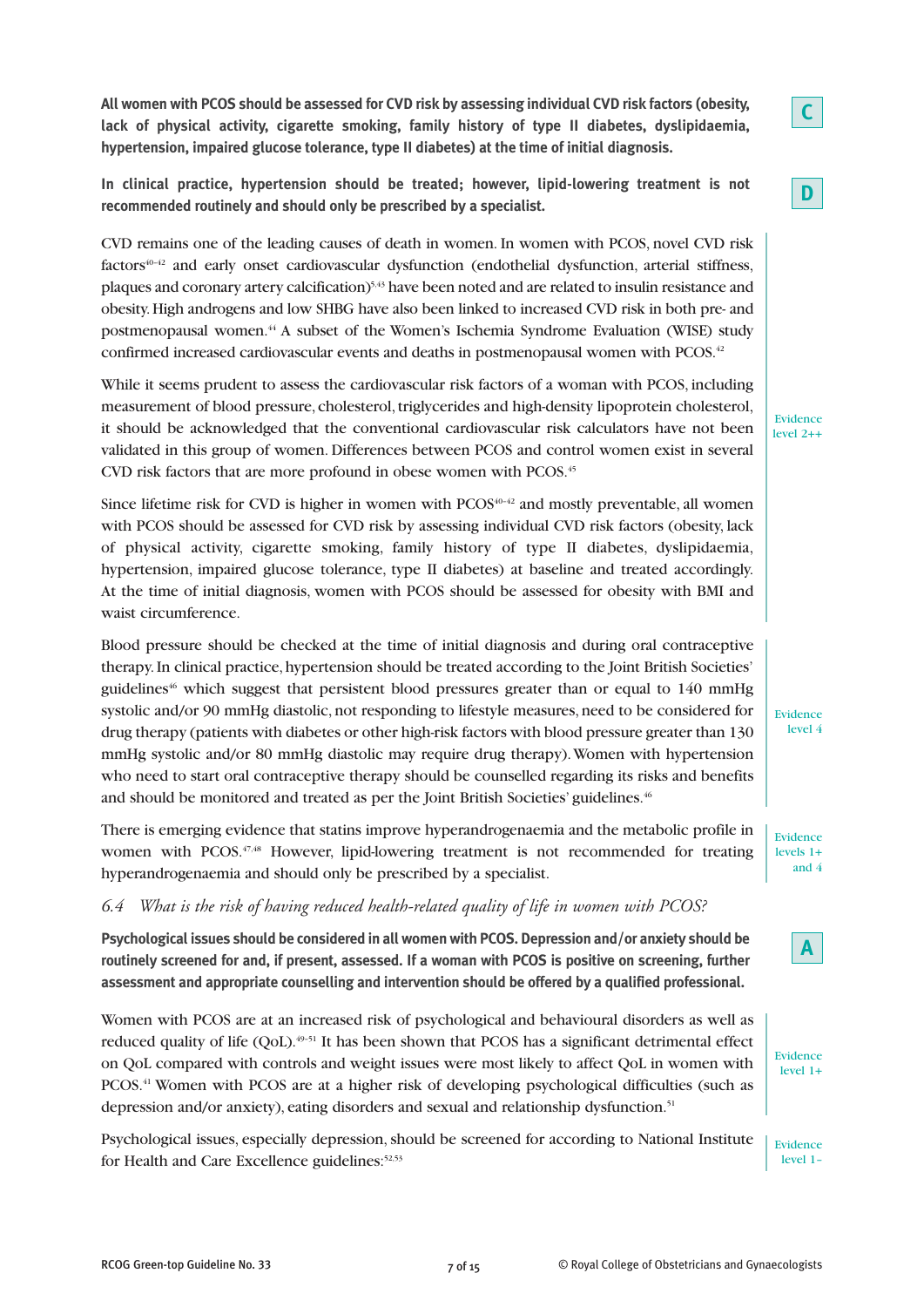Consider asking people who may have depression two questions specifically:

- During the last month, have you often been bothered by feeling down, depressed or hopeless?
- During the last month, have you often been bothered by having little interest or pleasure in doing things?

If a person answers 'yes' to either of the depression identification questions, but the practitioner is not competent to perform a mental health assessment, they should refer the person to an appropriate professional. If this professional is not the person's general practitioner (GP), inform the GP of the referral.

# **7. Cancer and PCOS**

# *7.1 What are the risks of cancer in women with PCOS and how should these women be screened?*

**Oligo- or amenorrhoea in women with PCOS may predispose to endometrial hyperplasia and later carcinoma. It is good practice to recommend treatment with gestogens to induce a withdrawal bleed at least every 3 to 4 months.**

**Transvaginal ultrasound should be considered in the absence of withdrawal bleeds or abnormal uterine bleeding. In PCOS, an endometrial thickness of less than 7 mm is unlikely to be hyperplasia.**

**A thickened endometrium or an endometrial polyp should prompt consideration of endometrial biopsy and/or hysteroscopy.**

**There does not appear to be an association with breast or ovarian cancer and no additional surveillance is required.**

It has been known for many years that oligo- and amenorrhoea in the presence of premenopausal levels of estrogen can lead to endometrial hyperplasia and carcinoma.54There are moderate quality data to support the finding that women with PCOS have a 2.89-fold (95% CI 1.52–5.48) increased risk for endometrial cancer.<sup>55</sup> In women with PCOS, intervals between menstruation of more than 3 months (corresponding to fewer than four periods each year) may be associated with endometrial hyperplasia.<sup>56</sup> Regular induction of a withdrawal bleed with cyclical gestogens gestogens for at least 12 days,<sup>57,58</sup> oral contraceptive pills or endometrial protection gained by exposure to gestogens by devices such as the Mirena® (Bayer plc, Newbury, Berks, UK) intrauterine system – would be advisable in oligomenorrhoeic women with PCOS<sup>59</sup> as part of good clinical practice, but the most effective regimen is unclear due to a lack of randomised clinical trials.<sup>60</sup>

A prospective study of 56 consecutive amenorrhoeic women with PCOS who underwent transvaginal ultrasound to assess the endometrial thickness concluded that the endometrial thickness was positively correlated with endometrial hyperplasia; there were no cases of endometrial hyperplasia when the endometrial thickness was less than 7 mm.<sup>56</sup> McCormick et al. found that, compared with 7 mm, a higher cut-off of 9 mm in patients with PCOS had comparable sensitivity (100%), negative predictive value (100%) and positive predictive value (50%), but superior specificity (56%); for every 1 mm increase in endometrial thickness, the odds ratio of hyperplasia increased by 1.48 (95% CI 1.04-2.10).<sup>61</sup>

Women with PCOS do not have a significant increase in their risk of developing breast cancer compared to those without PCOS (RR 0.88, 95% CI 0.44–1.77).<sup>62</sup> A small number of studies have addressed the possibility of an association between PCOS and epithelial ovarian cancer risk; the results are conflicting, but generally reassuring.<sup>63-65</sup> As there does not appear to be an association with breast or ovarian cancer, no additional surveillance is required beyond routine screening.

# **8. Strategies for reduction of risk**

#### *8.1 Exercise and weight control*

Evidence level 2+

**C**

 $\checkmark$ 

**C**

Evidence level 4

 $\sqrt{ }$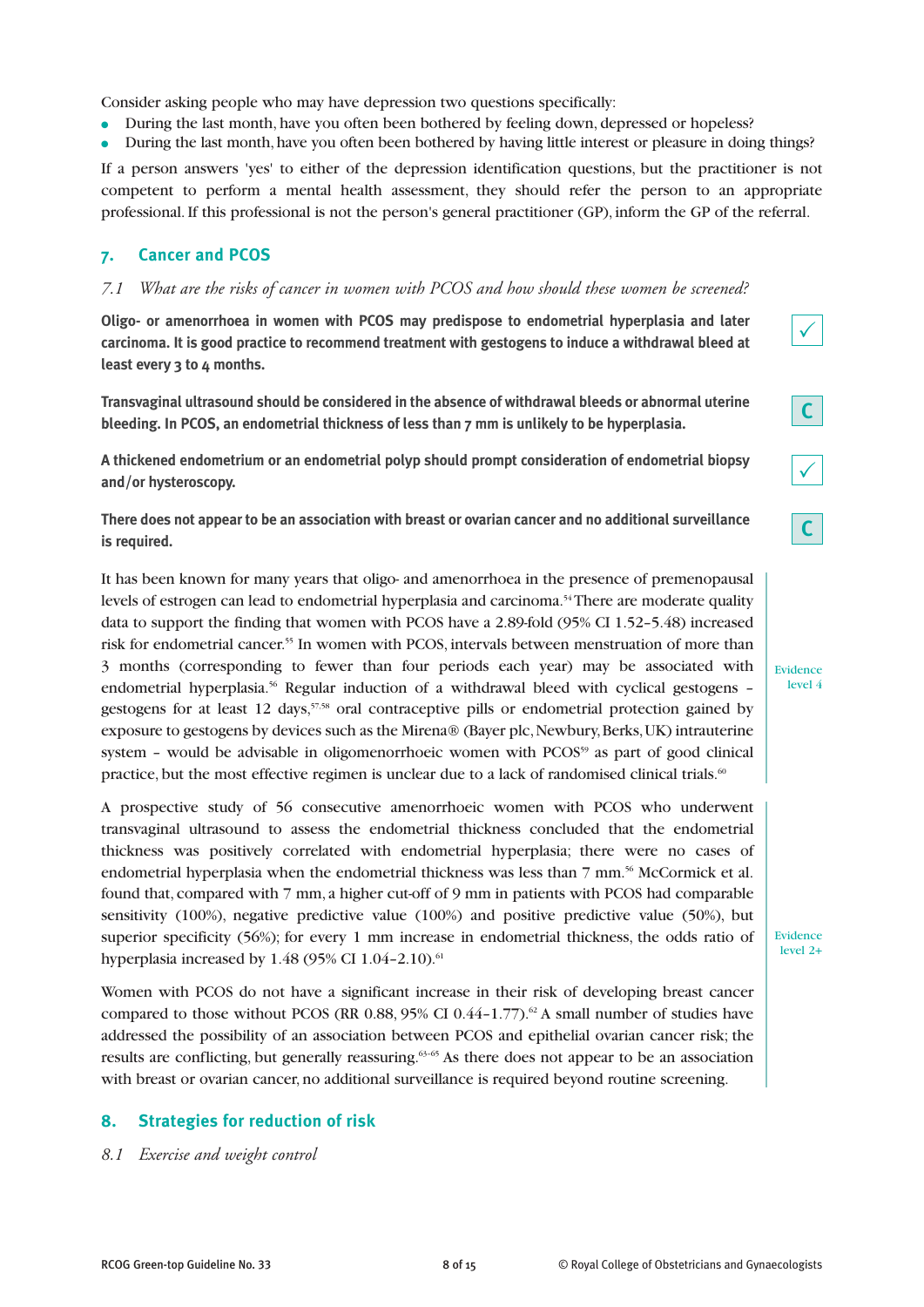#### 8.1.1 How should women with PCOS be advised on lifestyle issues?

**It is recommended that lifestyle changes, including diet, exercise and weight loss, are initiated as the first line of treatment for women with PCOS for improvement of long-term outcomes and should precede and/or accompany pharmacological treatment.**

Lifestyle management including diet, exercise and weight loss is recommended as the first line of treatment for women with  $PCOS<sub>1</sub><sup>23</sup>$  these changes should precede and/or accompany pharmacological treatment. In women with PCOS and excess weight, a reduction of as little as 5% of total body weight has been shown to reduce insulin resistance and testosterone levels as well as improving body composition and cardiovascular risk markers.<sup>45</sup>

In the general population, motivational interviewing and established behaviour techniques appear more effective than traditional advice giving for changes in weight, diet and/or exercise. Suggesting ways to access support to help with weight loss and exercise, establishing self-monitoring (including pedometer use), time management techniques, relapse prevention techniques, individual tailoring, engaging social support and setting goals have all been shown to be useful. Individual, group and mixed interventions have been shown to be effective.<sup>23,66,67</sup> Also, a wide range of providers (with appropriate training), including doctors, nurses, dietitians, nutritionists and exercise specialists, can deliver effective interventions for changing diet and/or exercise. $66-69$  Use of behaviour change techniques and greater intensity, contact time and duration generate significantly more weight loss.<sup>69</sup>

Lifestyle management targeting weight loss (in women with a BMI of  $25 \text{ kg/m}^2$  or more [overweight/obese]) and prevention of weight gain (in women with a BMI of 18.5–24.9 kg/m<sup>2</sup> [lean]) should include both reduced dietary energy (caloric) intake and exercise. This should be the first-line therapy for all women with PCOS for managing long-term consequences.<sup>70</sup> Prevention of weight gain should be targeted in all women with PCOS through monitored caloric intake and in the setting of healthy food choices, irrespective of diet composition. Behaviour change techniques should target prevention of weight gain in all women with PCOS.<sup>71</sup> Women who have failed to lose weight with lifestyle strategies and who have a BMI of 40 kg/m<sup>2</sup> or more or who have a BMI of 35 kg/m<sup>2</sup> or more together with a high-risk obesity-related condition (such as hypertension or type II diabetes) should be considered for bariatric surgery.<sup>72</sup>

#### *8.2 Is drug therapy appropriate for long-term management of women with PCOS?*

**Insulin-sensitising agents have not been licensed in the UK for use in patients without diabetes. Although a body of evidence has accumulated demonstrating the safety of these drugs, there is currently no evidence that the use of insulin-sensitising agents confers any long-term benefit.**

**Use of weight reduction drugs may be helpful in reducing hyperandrogenaemia.**

The demonstration of the potential long-term health consequences of PCOS has been accompanied by the use of insulin-sensitising agents such as metformin and the thiazolidinediones to reduce insulin resistance and thereby reduce the risk of developing diabetes and other metabolic sequelae. However, there is no strong evidence regarding the long-term benefits for the use of sensitising agents in women with PCOS.<sup>73-75</sup> Metformin<sup>76-79</sup> has been shown to have beneficial short-term effects on insulin resistance and other cardiovascular risk markers in women with PCOS without type II diabetes.<sup>80,81</sup> There is evidence that metformin may modestly reduce androgen levels by around  $11\%$  in women with PCOS compared to placebo $82$  and modest reductions in body weight have been reported by some, but not all, studies.<sup>83</sup> Women with a BMI of more than  $37 \text{ kg/m}^2$  may not respond well to the standard dose of metformin therapy.<sup>84</sup> It must be emphasised that both metformin and the thiazolidinediones are unlicensed for use in PCOS and women should be counselled before initiating therapy so that they can make an informed choice.

**B**

Evidence level 2++

Evidence level 2+

**B**

Evidence level 2++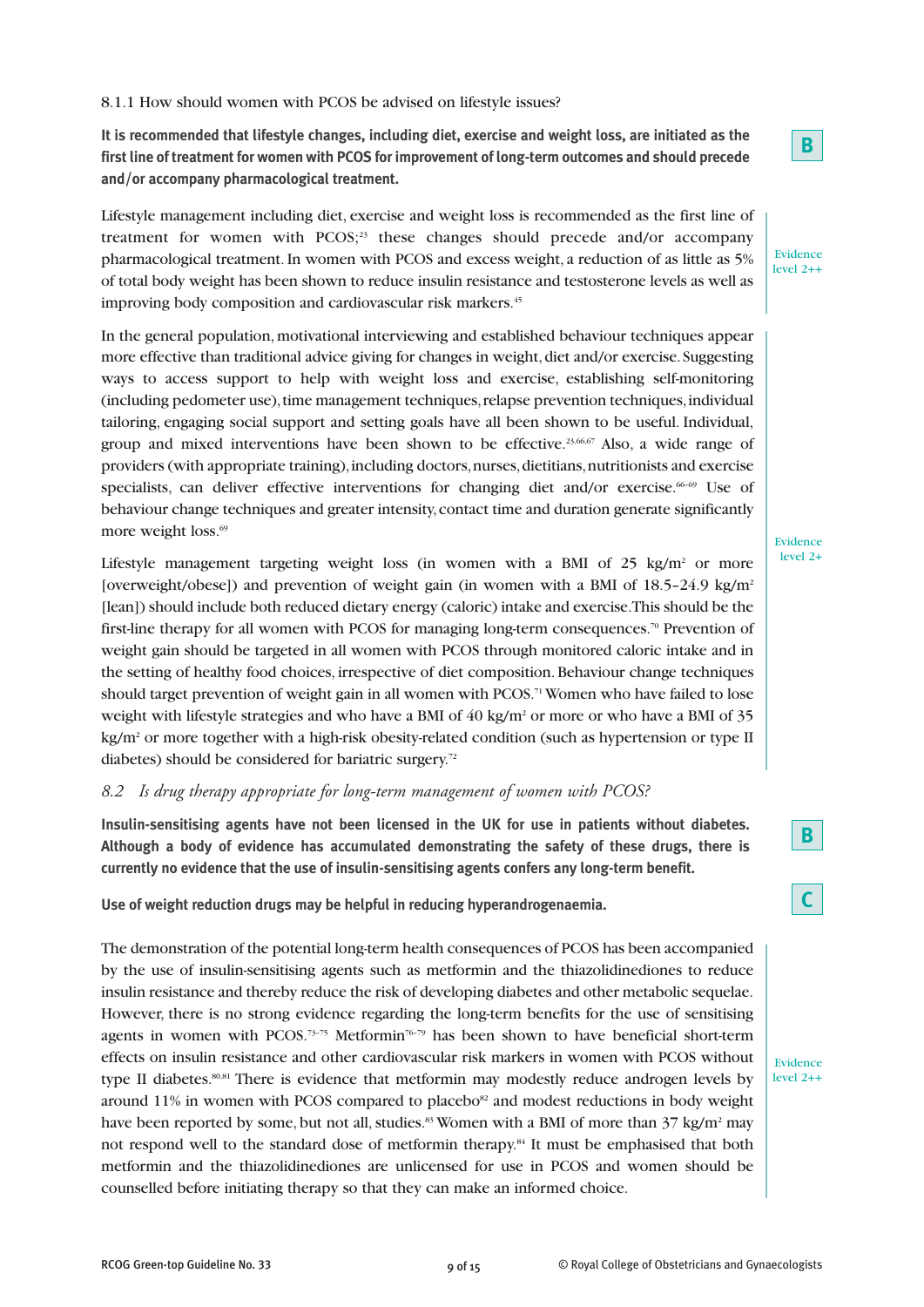There is no current robust evidence to support the use of these drugs for the prevention of CVD in PCOS and further research in this area is required. Inference from the diabetes prevention trial that examined a cohort of patients who had similar metabolic profiles to women with PCOS suggested that lifestyle intervention was superior to metformin in improving cardiometabolic risk factors and progression to type II diabetes.<sup>85</sup>

Metformin can be considered in women with PCOS who are already undergoing lifestyle treatment and do not have improvement in impaired glucose tolerance and in those women with impaired glucose tolerance.<sup>68,77-79</sup> The use of metformin in induction of ovulation in women with PCOS will not be discussed here as it is beyond the remit of this guideline.

Incretin hormone-based therapies such as exenatide have been shown to reduce weight and improve insulin resistance in women with PCOS.<sup>86</sup> However, the clinical experience with these agents in PCOS is limited and significant side effects may occur; therefore, routine use of incretinbased therapies in PCOS is not recommended.

Orlistat induces a small weight reduction and improves biochemical hyperandrogenaemia but without changing glucose-insulin homeostasis or lipid patterns.<sup>87</sup>

*8.3 Ovarian electrocautery*

8.3.1 What is the prognosis following electrocautery?

**Ovarian electrocautery should be considered for selected anovulatory patients, especially those with a normal BMI, as an alternative to ovulation induction.**

Anovulation associated with PCOS has long been known to be amenable to surgical treatment. A long-term cohort study has shown persistence of ovulation as well as normalisation of serum androgens and SHBG up to 20 years after laparoscopic ovarian electrocautery in over 60% of subjects, particularly if they have a normal BMI.<sup>88</sup>

However, no prospective studies have been powered to look at cardiovascular risk profiles and ovarian electrocautery should be reserved for selected anovulatory patients with a normal BMI or where a laparoscopy is required for other indications. It is also important to highlight that ovarian surgery may adversely affect the reproductive capacity of the ovaries in the future.<sup>89</sup>

- *8.4 Bariatric surgery*
- 8.4.1 What is the prognosis following bariatric surgery?

Bariatric surgery may be an option for morbidly obese women with PCOS (BMI of 40 kg/m<sup>2</sup> or more or **35 kg/m2 or more with a high-risk obesity-related condition) if standard weight loss strategies have failed.**

Bariatric surgery may be indicated in selected women with PCOS and morbid obesity.<sup>90</sup> Bariatric surgery may induce a significant weight loss (up to 60% of excess weight) and improve diabetes, hypertension and dyslipidaemia, reducing mortality from CVD and cancer when compared with lifestyle modification.<sup>91,92</sup> Long-term weight loss of  $14-25%$  may result.<sup>92,93</sup> In women with PCOS, bariatric surgery has been shown to be effective.<sup>90,94</sup> In 12 morbidly obese women with PCOS, an average postoperative weight loss of 41 kg in the first year improved hyperandrogenism, insulin resistance, dyslipidaemia and hypertension and reversed the PCOS diagnosis.<sup>90</sup>

Bariatric surgery may be an option for morbidly obese women with PCOS in whom long-term dietbased strategies have failed. However, surgically induced weight loss must be balanced against the risks of surgery. These risks include a 0.1–1.1% mortality rate, bowel obstruction, infection, oesophagitis and nutritional abnormalities<sup>91</sup> and hence bariatric surgery should be performed only after standard weight loss strategies have failed in women with PCOS with a BMI of 40 kg/m<sup>2</sup> or more or a BMI of 35 kg/m<sup>2</sup> or more together with a high-risk obesity-related condition.<sup>72</sup>

Evidence level 2++

Evidence level 2+

Evidence level 4

Evidence level  $2++$ 

Evidence level 2+

Evidence level 2–



Evidence level 2+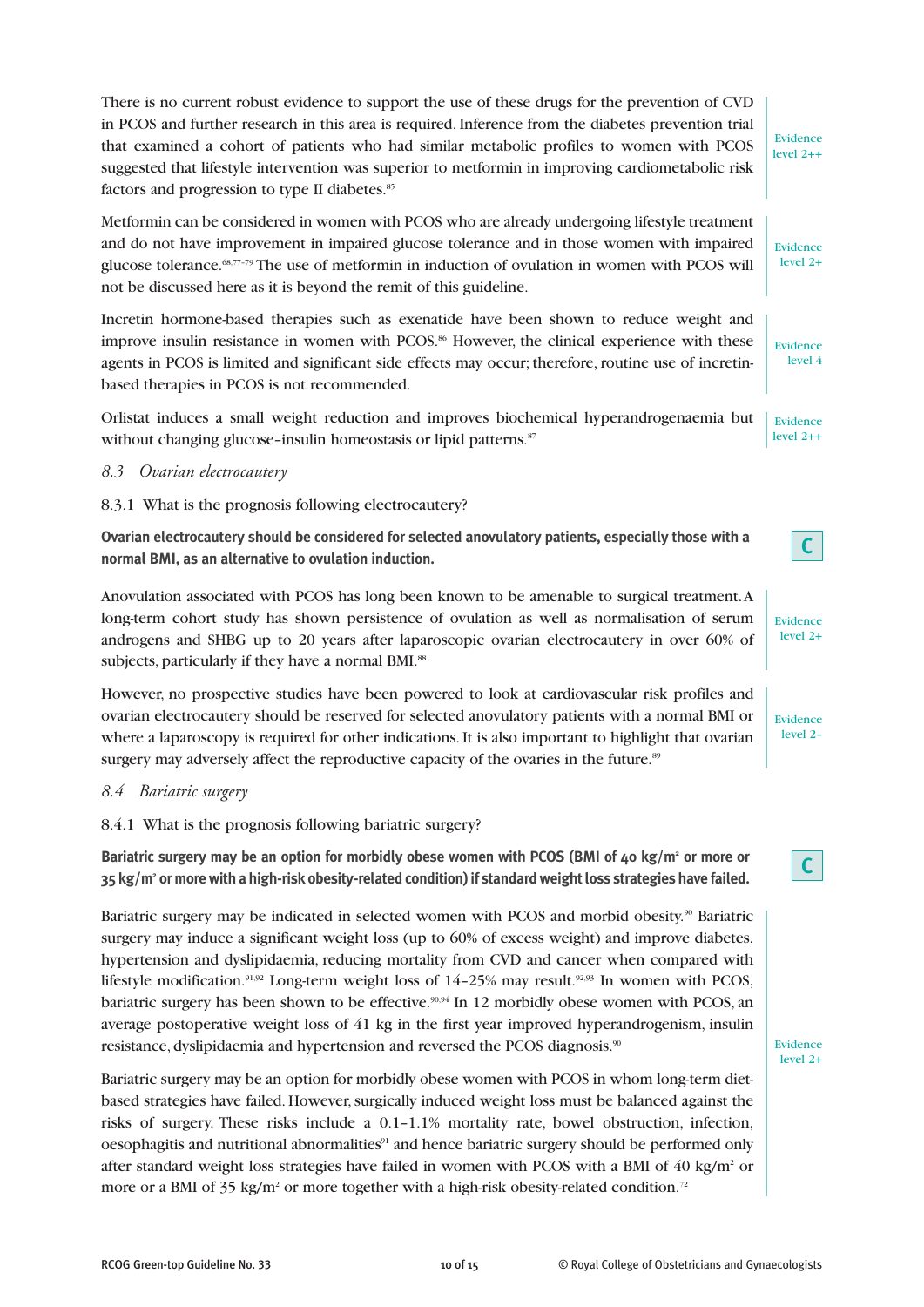# **9. Recommendations for future research**

In view of the paucity of evidence in this area, the following research topics are recommended:

- large population-based studies on long-term consequences for non-Caucasian women
- prospective long-term study on the development of type II diabetes and cardiovascular outcomes
- elucidation of the long-term consequences for non-insulin resistant non-obese women with PCOS
- better evidence that non-pharmaceutical interventions for young women with PCOS alter long-term consequences
- better evidence that bariatric procedures for women with PCOS alter long-term consequences
- new, safe and effective pharmacological interventions to reduce cardiovascular outcomes, with longterm follow-up.

#### **10. Auditable topics**

Based on the above recommendations, the auditable standards are considered below:

- 1. 100% of women with PCOS should have an accurate diagnosis of PCOS as defined by at least two out of three Rotterdam criteria.
- 2. 100% of overweight (BMI greater than or equal to 25) women with PCOS and lean PCOS subjects with other risk factors such as advanced age (over 40 years old), personal history of gestational diabetes or family history of type II diabetes should have a 2-hour post 75 g oral glucose tolerance test performed.
- 3. 100% of women with PCOS should be assessed for CVD risk by assessing individual CVD risk factors (obesity, lack of physical activity, cigarette smoking, family history of type II diabetes, dyslipidaemia, hypertension, impaired glucose tolerance, type II diabetes) at baseline.
- 4. 100% of women with PCOS should be assessed for obesity with measurement of the BMI and waist circumference at every visit.
- 5. 100% of women with PCOS have their blood pressure checked routinely at every visit.
- 6. 100% of overweight women with PCOS should be provided with dietary and lifestyle advice.
- 7. Psychological issues should be considered and addressed in 100% of women with PCOS.

#### **References**

- 1. Bhagavath B, Carson SA. Ovulation induction in women with polycystic ovary syndrome: an update. *Am J Obstet Gynecol* 2012;206:195–8.
- 2. Johnson NP, Stewart AW, Falkiner J, Farquhar CM, Milsom S, Singh VP, et al.; REACT-NZ (REproduction And Collaborative Trials in New Zealand), a multi-centre fertility trials group. PCOSMIC: a multi-centre randomized trial in women with PolyCystic Ovary Syndrome evaluating Metformin for Infertility with Clomiphene. *Hum Reprod* 2010;25:1675–83.
- 3. Norman RJ, Dewailly D, Legro RS, Hickey TE. Polycystic ovary syndrome. *Lancet* 2007;370:685–97.
- 4. Ehrmann DA. Polycystic ovary syndrome. *N Engl J Med* 2005;352:1223–36.
- 5. Sathyapalan T, Atkin SL. Recent advances in cardiovascular aspects of polycystic ovary syndrome. *Eur J Endocrinol* 2012;166:575–83.
- 6. Moran L, Teede H. Metabolic features of the reproductive phenotypes of polycystic ovary syndrome. *Hum Reprod Update* 2009;15:477–88.
- 7. Kauffman RP, Baker TE, Baker VM, DiMarino P, Castracane VD. Endocrine and metabolic differences among phenotypic expressions of polycystic ovary syndrome according to the 2003 Rotterdam consensus criteria. *Am J Obstet Gynecol* 2008;198:670.e1–10.
- 8. Chang RJ. A practical approach to the diagnosis of polycystic ovary syndrome. *Am J Obstet Gynecol* 2004;191:713–7.
- 9. Azziz R, Woods KS, Reyna R, Key TJ, Knochenhauer ES, Yildiz BO. The prevalence and features of the polycystic ovary syndrome in an unselected population. *J Clin Endocrinol Metab* 2004;89:2745–9.
- 10. Knochenhauer ES, Key TJ, Kahsar-Miller M, Waggoner W, Boots LR, Azziz R. Prevalence of the polycystic ovary syndrome in unselected black and white women of the southeastern United States: a prospective study. *J Clin Endocrinol Metab* 1998;83:3078–82.
- 11. Diamanti-Kandarakis E, Kouli CR, Bergiele AT, Filandra FA, Tsianateli TC, Spina GG, et al. A survey of the polycystic ovary syndrome in the Greek island of Lesbos: hormonal and metabolic profile. *J Clin Endocrinol Metab* 1999;84:4006–11.
- 12. Michelmore KF, Balen AH, Dunger DB, Vessey MP. Polycystic ovaries and associated clinical and biochemical features in young women. *Clin Endocrinol (Oxf)* 1999;51:779–86.
- 13. Asunción M, Calvo RM, San Millán JL, Sancho J, Avila S, Escobar-Morreale HF.A prospective study of the prevalence of the polycystic ovary syndrome in unselected Caucasian women from Spain. *J Clin Endocrinol Metab* 2000;85:2434–8.
- 14. March WA, Moore VM, Willson KJ, Phillips DI, Norman RJ, Davies MJ. The prevalence of polycystic ovary syndrome in a community sample assessed under contrasting diagnostic criteria. *Hum Reprod* 2010;25:544–51.
- 15. Wijeyaratne CN, Balen AH, Barth JH, Belchetz PE. Clinical manifestations and insulin resistance (IR) in polycystic ovary syndrome (PCOS) among South Asians and Caucasians: is there a difference? *Clin Endocrinol (Oxf)* 2002;57:343–50.
- 16. Glintborg D, Mumm H, Hougaard D, Ravn P, Andersen M. Ethnic differences in Rotterdam criteria and metabolic risk factors in a multiethnic group of women with PCOS studied in Denmark. *Clin Endocrinol (Oxf)* 2010;73:732–8.
- 17. Rotterdam ESHRE/ASRM-Sponsored PCOS Consensus Workshop Group. Revised 2003 consensus on diagnostic criteria and longterm health risks related to polycystic ovary syndrome. *Fertil Steril* 2004;81:19–25.
- 18. Goodarzi MO, Azziz R. Diagnosis, epidemiology, and genetics of the polycystic ovary syndrome. *Best Pract Res Clin Endocrinol Metab* 2006;20:193–205.
- 19. Cho LW, Kilpatrick ES, Jayagopal V, Diver MJ, Atkin SL. Biological variation of total testosterone, free androgen index and bioavailable testosterone in polycystic ovarian syndrome: implications for identifying hyperandrogenaemia. *Clin Endocrinol (Oxf)* 2008;68:390–4.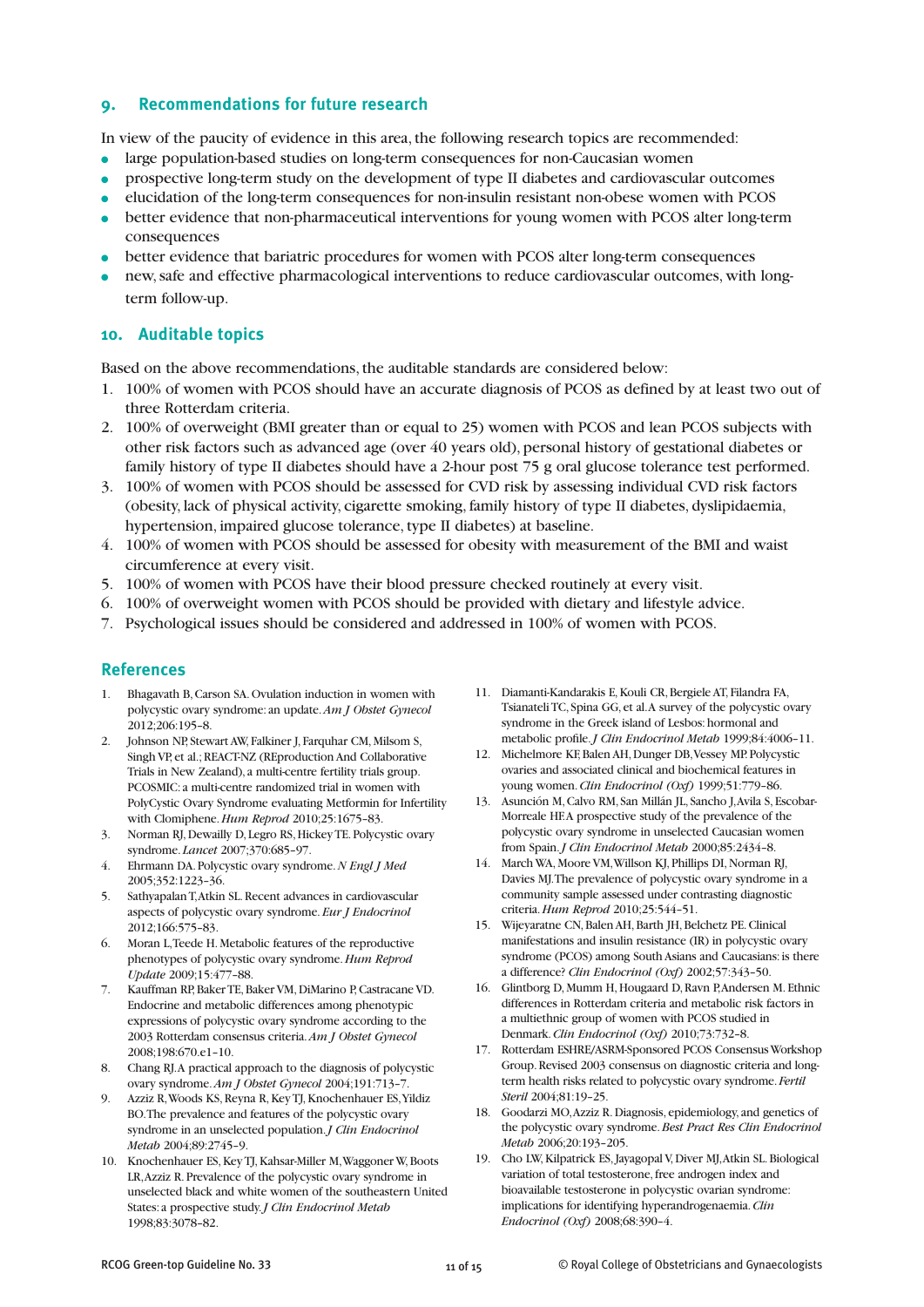- 20. Kaltsas GA, Isidori AM, Besser GM, Grossman AB. Secondary forms of polycystic ovary syndrome. *Trends Endocrinol Metab* 2004;15:204–10.
- 21. Rosner W, Auchus RJ, Azziz R, Sluss PM, Raff H. Position statement: Utility, limitations, and pitfalls in measuring testosterone: an Endocrine Society position statement. *J Clin Endocrinol Metab* 2007;92:405–13.
- 22. Janse F, Eijkemans MJ, Goverde AJ, Lentjes EG, Hoek A, Lambalk CB, et al. Assessment of androgen concentration in women: liquid chromatography–tandem mass spectrometry and extraction RIA show comparable results. *Eur J Endocrinol* 2011;165:925–33.
- 23. Moran LJ, Hutchison SK, Norman RJ, Teede HJ. Lifestyle changes in women with polycystic ovary syndrome. *Cochrane Database Syst Rev* 2011;(7):CD007506.
- 24. Royal College of Obstetricians and Gynaecologists. *Polycystic ovary syndrome: what it means for your long-term health*. London: RCOG; 2009.
- 25. Roos N, Kieler H, Sahlin L, Ekman-Ordeberg G, Falconer H, Stephansson O. Risk of adverse pregnancy outcomes in women with polycystic ovary syndrome: population based cohort study. *BMJ* 2011;343:d6309.
- 26. Royal College of Obstetricians and Gynaecologists. *Diagnosis and Treatment of Gestational Diabetes*. Scientific Impact Paper No. 23. London: RCOG; 2011.
- 27. DeUgarte CM, Bartolucci AA, Azziz R. Prevalence of insulin resistance in the polycystic ovary syndrome using the homeostasis model assessment. *Fertil Steril* 2005;83:1454–60.
- 28. Diamanti-Kandarakis E, Dunaif A. Insulin resistance and the polycystic ovary syndrome revisited: an update on mechanisms and implications. *Endocr Rev* 2012;33:981–1030.
- 29. Meyer C, McGrath BP, Teede HJ. Overweight women with polycystic ovary syndrome have evidence of subclinical cardiovascular disease. *J Clin Endocrinol Metab* 2005;90:5711–6.
- 30. Moran LJ, Misso ML, Wild RA, Norman RJ. Impaired glucose tolerance, type 2 diabetes and metabolic syndrome in polycystic ovary syndrome: a systematic review and metaanalysis. *Hum Reprod Update* 2010;16:347–63.
- 31. Norman RJ, Masters L, Milner CR, Wang JX, Davies MJ. Relative risk of conversion from normoglycaemia to impaired glucose tolerance or non-insulin dependent diabetes mellitus in polycystic ovarian syndrome. *Hum Reprod* 2001;16:1995–8.
- 32. Alberti KG, Zimmet P, Shaw J. International Diabetes Federation: a consensus on Type 2 diabetes prevention. *Diabet Med* 2007;24:451–63.
- 33. Wijeyaratne CN, Seneviratne Rde A, Dahanayake S, Kumarapeli V, Palipane E, Kuruppu N, et al. Phenotype and metabolic profile of South Asian women with polycystic ovary syndrome (PCOS): results of a large database from a specialist Endocrine Clinic. *Hum Reprod* 2011;26:202–13.
- 34. Velling Magnussen L, Mumm H, Andersen M, Glintborg D. Hemoglobin A1c as a tool for the diagnosis of type 2 diabetes in 208 premenopausal women with polycystic ovary syndrome. *Fertil Steril* 2011;96:1275–80.
- 35. Fogel RB, Malhotra A, Pillar G, Pittman SD, Dunaif A, White DP. Increased prevalence of obstructive sleep apnea syndrome in obese women with polycystic ovary syndrome. *J Clin Endocrinol Metab* 2001;86:1175–80.
- 36. Dunaif A. Polycystic ovary syndrome in 2011: Genes, aging and sleep apnea in polycystic ovary syndrome. *Nat Rev Endocrinol* 2012;8:72–4.
- 37. Gopal M, Duntley S, Uhles M, Attarian H. The role of obesity in the increased prevalence of obstructive sleep apnea syndrome in patients with polycystic ovarian syndrome. *Sleep Med* 2002;3:401–4.
- 38. Vgontzas AN, Legro RS, Bixler EO, Grayev A, Kales A, Chrousos GP. Polycystic ovary syndrome is associated with obstructive sleep apnea and daytime sleepiness: role of insulin resistance. *J Clin Endocrinol Metab* 2001;86:517–20.
- 39. Tasali E, Chapotot F, Leproult R, Whitmore H, Ehrmann DA. Treatment of obstructive sleep apnea improves cardiometabolic function in young obese women with polycystic ovary syndrome. *J Clin Endocrinol Metab* 2011;96:365–74.
- 40. Solomon CG. The epidemiology of polycystic ovary syndrome. Prevalence and associated disease risks. *Endocrinol Metab Clin North Am* 1999;28:247–63.
- 41. Gorgels WJ, v d Graaf Y, Blankenstein MA, Collette HJ, Erkelens DW, Banga JD. Urinary sex hormone excretions in premenopausal women and coronary heart disease risk: a nested case-referent study in the DOM-cohort. *J Clin Epidemiol* 1997;50:275–81.
- 42. Shaw LJ, Bairey Merz CN, Azziz R, Stanczyk FZ, Sopko G, Braunstein GD, et al. Postmenopausal women with a history of irregular menses and elevated androgen measurements at high risk for worsening cardiovascular event-free survival: results from the National Institutes of Health—National Heart, Lung, and Blood Institute sponsored Women's Ischemia Syndrome Evaluation. *J Clin Endocrinol Metab* 2008;93:1276–84.
- 43. Sorensen MB, Franks S, Robertson C, Pennell DJ, Collins P. Severe endothelial dysfunction in young women with polycystic ovary syndrome is only partially explained by known cardiovascular risk factors. *Clin Endocrinol (Oxf)* 2006;65:655–9.
- 44. Sutton-Tyrrell K, Wildman RP, Matthews KA, Chae C, Lasley BL, Brockwell S, et al.; SWAN Investigators. Sex hormone-binding globulin and the free androgen index are related to cardiovascular risk factors in multiethnic premenopausal and perimenopausal women enrolled in the Study of Women Across the Nation (SWAN). *Circulation* 2005;111:1242–9.
- 45. Moran LJ, Noakes M, Clifton PM, Wittert GA, Belobrajdic DP, Norman RJ. C-reactive protein before and after weight loss in overweight women with and without polycystic ovary syndrome. *J Clin Endocrinol Metab* 2007;92:2944–51.
- 46. British Cardiac Society, British Hypertension Society, Diabetes UK, HEART UK, Primary Care Cardiovascular Society, The Stroke Association. JBS 2: Joint British Societies' guidelines on prevention of cardiovascular disease in clinical practice. *Heart* 2005;91 Suppl 5:v1–52.
- 47. Sathyapalan T, Kilpatrick ES, Coady AM, Atkin SL. The effect of atorvastatin in patients with polycystic ovary syndrome: a randomized double-blind placebo-controlled study. *J Clin Endocrinol Metab* 2009;94:103–8.
- 48. Sathyapalan T, Atkin SL. Evidence for statin therapy in polycystic ovary syndrome. *Ther Adv Endocrinol Metab* 2010;1:15–22.
- 49. Jones GL, Hall JM, Balen AH, Ledger WL. Health-related quality of life measurement in women with polycystic ovary syndrome: a systematic review. *Hum Reprod Update* 2008;14:15–25.
- 50. Dokras A, Clifton S, Futterweit W, Wild R. Increased risk for abnormal depression scores in women with polycystic ovary syndrome: a systematic review and meta-analysis. *Obstet Gynecol* 2011;117:145–52.
- 51. Himelein MJ, Thatcher SS. Polycystic ovary syndrome and mental health: A review. *Obstet Gynecol Surv* 2006;61:723–32.
- 52. National Institute for Health and Clinical Excellence. *Depression in adults: The treatment and management of depression in adults*. NICE clinical guideline 90. Manchester: NICE; 2009.
- 53. Whooley MA, Avins AL, Miranda J, Browner WS. Case-finding instruments for depression. Two questions are as good as many. *J Gen Intern Med* 1997;12:439–45.
- 54. Chamlian DL, Taylor HB. Endometrial hyperplasia in young women. *Obstet Gynecol* 1970;36:659–66.
- 55. Haoula Z, Salman M, Atiomo W. Evaluating the association between endometrial cancer and polycystic ovary syndrome. *Hum Reprod* 2012;27:1327–31.
- 56. Cheung AP. Ultrasound and menstrual history in predicting endometrial hyperplasia in polycystic ovary syndrome. *Obstet Gynecol* 2001;98:325–31.
- 57. Sturdee DW, Wade-Evans T, Paterson ME, Thom M, Studd JW. Relations between bleeding pattern, endometrial histology, and oestrogen treatment in menopausal women. *Br Med J* 1978;1:1575–7.
- 58. Judd HL, Mebane-Sims I, Legault C, Wasilauskas C, Johnson S, Merino M, et al. Effects of hormone replacement therapy on endometrial histology in postmenopausal women. The Postmenopausal Estrogen/Progestin Interventions (PEPI) Trial. *JAMA* 1996;275:370–5.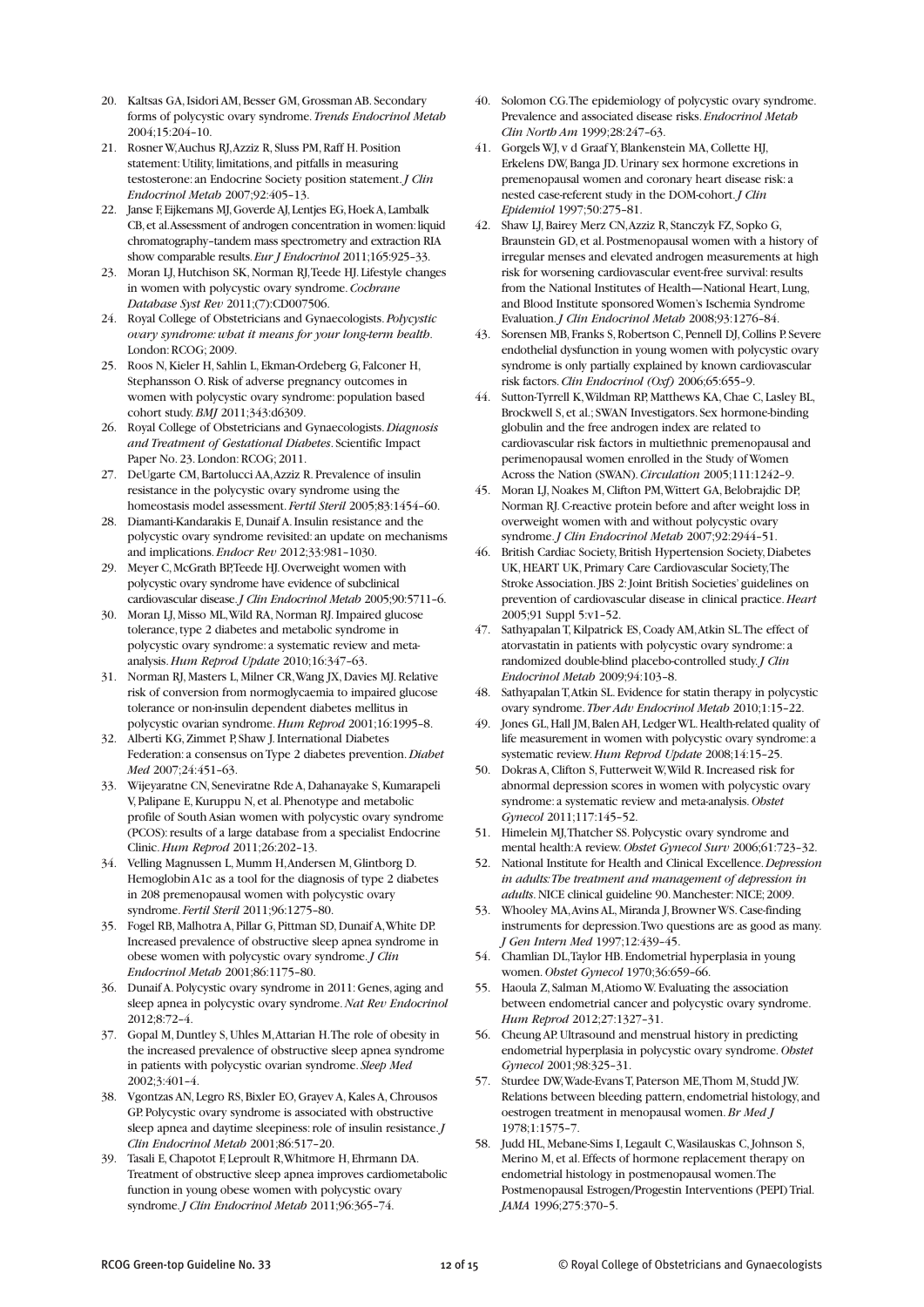- 59. Gambrell RD Jr. Prevention of endometrial cancer with progestogens. *Maturitas* 1986;8:159–68.
- 60. Hickey M, Higham JM, Fraser I. Progestogens with or without oestrogen for irregular uterine bleeding associated with anovulation. *Cochrane Database Syst Rev* 2012;(9):CD001895.
- 61. McCormick BA, Wilburn RD, Thomas MA, Williams DB, Maxwell R, Aubuchon M. Endometrial thickness predicts endometrial hyperplasia in patients with polycystic ovary syndrome. *Fertil Steril* 2011;95:2625–7.
- 62. Chittenden BG, Fullerton G, Maheshwari A, Bhattacharya S. Polycystic ovary syndrome and the risk of gynaecological cancer: a systematic review. *Reprod Biomed Online* 2009;19:398–405.
- 63. Schildkraut JM, Schwingl PJ, Bastos E, Evanoff A, Hughes C. Epithelial ovarian cancer risk among women with polycystic ovary syndrome. *Obstet Gynecol* 1996;88:554–9.
- 64. Olsen CM, Green AC, Nagle CM, Jordan SJ, Whiteman DC, Bain CJ, et al.; Australian Cancer Study Group (Ovarian Cancer) and the Australian Ovarian Cancer Study Group. Epithelial ovarian cancer: testing the 'androgens hypothesis'. *Endocr Relat Cancer* 2008;15:1061–8.
- 65. Bodmer M, Becker C, Meier C, Jick SS, Meier CR. Use of metformin and the risk of ovarian cancer: a case–control analysis. *Gynecol Oncol* 2011;123:200–4.
- 66. Avenell A, Broom J, Brown TJ, Poobalan A, Aucott L, Stearns SC, et al. Systematic review of the long-term effects and economic consequences of treatments for obesity and implications for health improvement. *Health Technol Assess* 2004;8(21).
- 67. Ogilvie D, Foster CE, Rothnie H, Cavill N, Hamilton V, Fitzsimons CF, et al.; Scottish Physical Activity Research Collaboration. Interventions to promote walking: systematic review. *BMJ* 2007;334:1204.
- 68. Gillies CL, Abrams KR, Lambert PC, Cooper NJ, Sutton AJ, Hsu RT, et al. Pharmacological and lifestyle interventions to prevent or delay type 2 diabetes in people with impaired glucose tolerance: systematic review and meta-analysis. *BMJ* 2007;334:299.
- 69. Shaw KA, O'Rourke P, Del Mar C, Kenardy J. Psychological interventions for overweight or obesity. *Cochrane Database Syst Rev* 2005;(2):CD003818.
- 70. Pasquali R, Casimirri F, Vicennati V. Weight control and its beneficial effect on fertility in women with obesity and polycystic ovary syndrome. *Hum Reprod* 1997;12 Suppl 1:82–7.
- 71. Teede H, Deeks A, Moran L. Polycystic ovary syndrome: a complex condition with psychological, reproductive and metabolic manifestations that impacts on health across the lifespan. *BMC Med* 2010;8:41.
- 72. National Institute for Health and Clinical Excellence. *Obesity: Guidance on the prevention, identification, assessment and management of overweight and obesity in adults and children*. NICE clinical guideline 43. Manchester; NICE: 2006.
- 73. Franks S. When should an insulin sensitizing agent be used in the treatment of polycystic ovary syndrome? *Clin Endocrinol (Oxf)* 2011;74:148–51.
- 74. Dunaif A. Drug insight: insulin-sensitizing drugs in the treatment of polycystic ovary syndrome—a reappraisal. *Nat Clin Pract Endocrinol Metab* 2008;4:272–83.
- 75. Li XJ, Yu YX, Liu CQ, Zhang W, Zhang HJ, Yan B, et al. Metformin *vs* thiazolidinediones for treatment of clinical, hormonal and metabolic characteristics of polycystic ovary syndrome: a meta-analysis. *Clin Endocrinol (Oxf)* 2011;74:332–9.
- 76. Pasquali R, Gambineri A, Biscotti D, Vicennati V, Gagliardi L, Colitta D, et al. Effect of long-term treatment with metformin added to hypocaloric diet on body composition, fat distribution, and androgen and insulin levels in abdominally obese women with and without the polycystic ovary syndrome. *J Clin Endocrinol Metab* 2000;85:2767–74.
- 77. Morin-Papunen LC, Vauhkonen I, Koivunen RM, Ruokonen A, Martikainen HK, Tapanainen JS. Endocrine and metabolic effects of metformin *versus* ethinyl estradiol-cyproterone acetate in obese women with polycystic ovary syndrome: a randomized study. *J Clin Endocrinol Metab* 2000;85:3161–8.
- 78. Moghetti P, Castello R, Negri C, Tosi F, Perrone F, Caputo M, et al. Metformin effects on clinical features, endocrine and metabolic profiles, and insulin sensitivity in polycystic ovary syndrome: a randomized, double-blind, placebo-controlled 6 month trial, followed by open, long-term clinical evaluation. *J Clin Endocrinol Metab* 2000;85:139–46.
- 79. Velazquez EM, Mendoza S, Hamer T, Sosa F, Glueck CJ. Metformin therapy in polycystic ovary syndrome reduces hyperinsulinemia, insulin resistance, hyperandrogenemia, and systolic blood pressure, while facilitating normal menses and pregnancy. *Metabolism* 1994;43:647–54.
- 80. Gangale MF, Miele L, Lanzone A, Sagnella F, Martinez D, Tropea A, et al. Long-term metformin treatment is able to reduce the prevalence of metabolic syndrome and its hepatic involvement in young hyperinsulinaemic overweight patients with polycystic ovarian syndrome. *Clin Endocrinol (Oxf)* 2011;75:520–7.
- 81. Oppelt PG, Mueller A, Jentsch K, Kronawitter D, Reissmann C, Dittrich R. The effect of metformin treatment for 2 years without caloric restriction on endocrine and metabolic parameters in women with polycystic ovary syndrome. *Exp Clin Endocrinol Diabetes* 2010;118:633–7.
- 82. Fleming R, Harborne L, MacLaughlin DT, Ling D, Norman J, Sattar N, et al. Metformin reduces serum müllerian-inhibiting substance levels in women with polycystic ovary syndrome after protracted treatment. *Fertil Steril* 2005;83:130–6.
- 83. Trolle B, Flyvbjerg A, Kesmodel U, Lauszus FF. Efficacy of metformin in obese and non-obese women with polycystic ovary syndrome: a randomized, double-blinded, placebocontrolled cross-over trial. *Hum Reprod* 2007;22:2967–73.
- 84. Harborne LR, Sattar N, Norman JE, Fleming R. Metformin and weight loss in obese women with polycystic ovary syndrome: comparison of doses. *J Clin Endocrinol Metab* 2005;90:4593–8.
- 85. Ratner R, Goldberg R, Haffner S, Marcovina S, Orchard T, Fowler S, et al.; Diabetes Prevention Program Research Group. Impact of intensive lifestyle and metformin therapy on cardiovascular disease risk factors in the diabetes prevention program. *Diabetes Care* 2005;28:888–94.
- 86. Elkind-Hirsch K, Marrioneaux O, Bhushan M, Vernor D, Bhushan R. Comparison of single and combined treatment with exenatide and metformin on menstrual cyclicity in overweight women with polycystic ovary syndrome. *J Clin Endocrinol Metab* 2008;93:2670–8.
- 87. Jayagopal V, Kilpatrick ES, Holding S, Jennings PE, Atkin SL. Orlistat is as beneficial as metformin in the treatment of polycystic ovarian syndrome. *J Clin Endocrinol Metab* 2005;90:729–33.
- 88. Gjønnaess H. Ovarian electrocautery in the treatment of women with polycystic ovary syndrome (PCOS). Factors affecting the results. *Acta Obstet Gynecol Scand* 1994;73:407–12.
- 89. Melica F, Chiodi S, Cristoforoni PM, Ravera GB. Reductive surgery and ovarian function in the human-can reductive ovarian surgery in reproductive age negatively influence fertility and age at onset of menopause? *Int J Fertil Menopausal Stud* 1995;40:79–85.
- 90. Escobar-Morreale HF, Botella-Carretero JI, Álvarez-Blasco F, Sancho J, San Millán JL. The polycystic ovary syndrome associated with morbid obesity may resolve after weight loss induced by bariatric surgery. *J Clin Endocrinol Metab* 2005;90:6364–9.
- 91. Buchwald H, Avidor Y, Braunwald E, Jensen MD, Pories W, Fahrbach K, et al. Bariatric surgery: a systematic review and meta-analysis. *JAMA* 2004;292:1724–37.
- 92. Sjöström L, Narbro K, Sjöström CD, Karason K, Larsson B, Wedel H, et al.; Swedish Obese Subjects Study. Effects of bariatric surgery on mortality in Swedish obese subjects. *N Engl J Med* 2007;357:741–52.
- 93. Sjöström L, Lindroos AK, Peltonen M, Torgerson J, Bouchard C, Carlsson B, et al.; Swedish Obese Subjects Study Scientific Group. Lifestyle, diabetes, and cardiovascular risk factors 10 years after bariatric surgery. *N Engl J Med* 2004;351:2683–93.
- 94. Eid GM, Cottam DR, Velcu LM, Mattar SG, Korytkowski MT, Gosman G, et al. Effective treatment of polycystic ovarian syndrome with Roux-en-Y gastric bypass. *Surg Obes Relat Dis* 2005;1:77–80.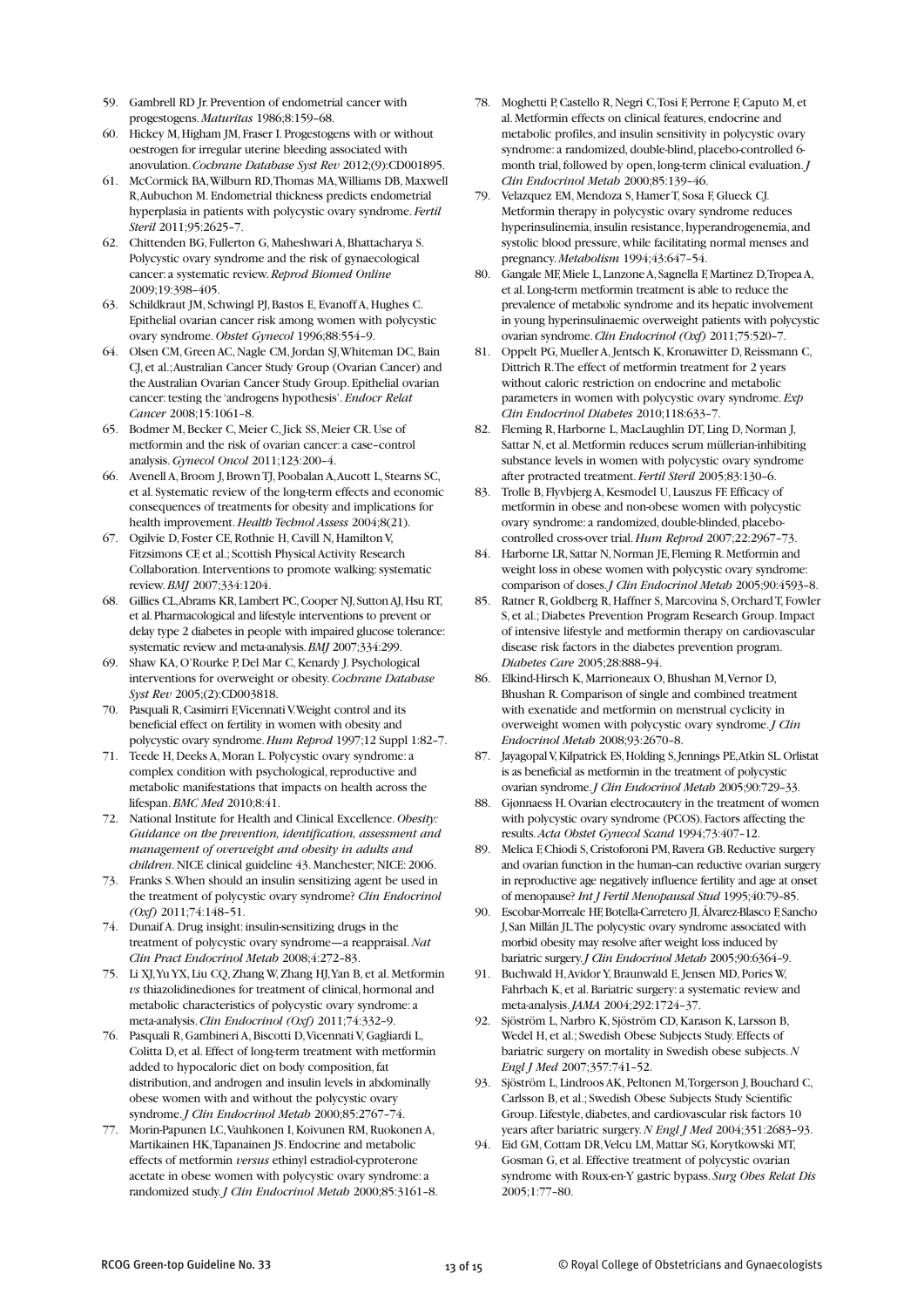# **Appendix I:** Explanation of guidelines and evidence levels

Clinical guidelines are: 'systematically developed statements which assist clinicians and patients in making decisions about appropriate treatment for specific conditions'. Each guideline is systematically developed using a standardised methodology. Exact details of this process can be found in Clinical Governance Advice No.1 *Development of RCOG Green-top Guidelines* (available on the RCOG website at http://www.rcog.org.uk/green-top-development). These recommendations are not intended to dictate an exclusive course of management or treatment. They must be evaluated with reference to individual patient needs, resources and limitations unique to the institution and variations in local populations. It is hoped that this process of local ownership will help to incorporate these guidelines into routine practice. Attention is drawn to areas of clinical uncertainty where further research may be indicated.

The evidence used in this guideline was graded using the scheme below and the recommendations formulated in a similar fashion with a standardised grading scheme



.